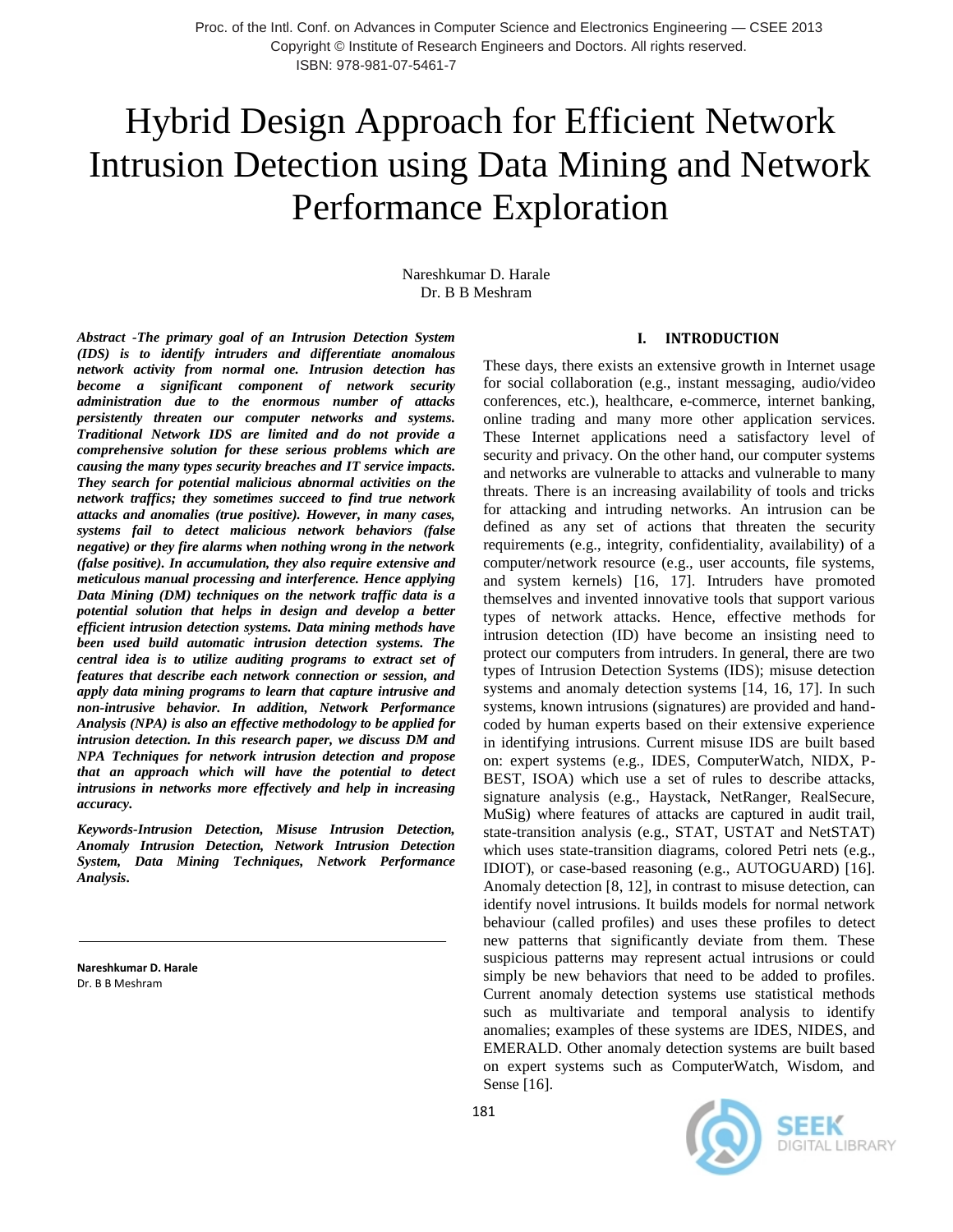ISBN: 978-981-07-5461-7

Misuse IDS suffer from a number of major drawbacks, first, known intrusions have to be hand-coded by experts. Second, signature library needs to be updated whenever a new signature is discovered, network configuration has been changed, or a new software version has been installed. Third, misuse IDS are unable to detect new (previously unknown) intrusions that do not match signatures; they can only identify cases that match signatures. Thus, the system fails to identify a new event as an intrusion when it is in fact an intrusion, this is called false negative. On the other hand, current anomaly detection systems suffer from high percentage of false positives (i.e., an event incorrectly identified by the IDS as being an intrusion when it is not) [16]. An additional drawback is that selecting the right set of system features to be measured is ad hoc and based on experience. A common shortcoming in IDS is that for a large, complex network IDS can typically generate thousands or millions of alarms per day, representing an overwhelming task for the security analysts [16, 17]. Table 1 shows a comparison between the two types of intrusion detection.

|  | TABLE I: Network IDS Comparative Assessment |  |  |
|--|---------------------------------------------|--|--|
|--|---------------------------------------------|--|--|

|                        | <b>Misuse based</b><br><b>Intrusion Detection</b>                                                                                                                    | <b>Anomaly based</b><br><b>Intrusion Detection</b>                                                                                                                                                                                              |
|------------------------|----------------------------------------------------------------------------------------------------------------------------------------------------------------------|-------------------------------------------------------------------------------------------------------------------------------------------------------------------------------------------------------------------------------------------------|
| <b>Characteristics</b> | Make use of patterns of<br>well-known attacks<br>(signatures) to identify<br>intrusions, any match<br>with signatures is<br>reported as a possible<br>network attack | Make use of deviation<br>from normal usage<br>patterns to identify<br>intrusions, any<br>significant deviations<br>from the expected<br>behavior or defined user<br>profile are reported as<br>possible attacks                                 |
| <b>Drawbacks</b>       | False negatives -<br>Unable to detect new<br>attacks -Need<br>signatures update -<br>Known attacks has to<br>be hand-coded,<br>Overwhelming security<br>analysts     | False positives. -<br>Selecting the right set of<br>system features to be<br>measured is ad hoc and<br>based on experience<br>however it has to study<br>sequential interrelation<br>between transactions,<br>Overwhelming security<br>analysts |

From the above discussion, we conclude that traditional IDS face many limitations. This has led to an increased interest in improving current IDS. Applying Data Mining (DM) techniques such as classification, clustering, association rules, etc, on network traffic data in real time is a promising solution that helps improves IDS [15-23]. In addition, Network Performance Analysis (NPA) is also an effective technique for network intrusion detection [4, 6, 25, 26]. In this paper, we discuss DM and NPA approaches for network intrusion detection and suggest that a combination of both approaches has the potential to detect intrusions in computer networks more effectively. The rest of this paper is organized as follows: in section 2 we give background information and related work. In section 3 we discuss NPA systems. In section 4 we suggest an IDS model that integrates DM techniques and NPA feature. Finally, in section 5, we give our conclusions and future work.

A major shortcoming of the current IDSs that employ data mining methods is that they can give a Series of false alarms in case of a noticeable systems environment modification and a user can deceive the system by slowly changing behavior patterns. There can be two types of false alarms in classifying system activities in case of any deviation from normal patterns: *false positives* and *false negatives*. False positive alarms are issued when normal behaviors are incorrectly identified as abnormal and false negative alarms are issued when abnormal behaviors are incorrectly identified as normal. Though it's important to keep both types of false alarm rates as low as possible, the false negative alarms should be the minimum to ensure the security of the system. To overcome this limitation, IDS must be capable of adapting to the changing conditions typical of an intrusion detection environment. For example, in an academic environment, the behavior patterns at the beginning of a semester may be different than the behavior patterns at the middle/end of the semester If the system builds its profile based on the audit data gathered during the early semester days, then the system may give a series of false alarms at the later stages of the semester. System security administrators can tune the IDS by intervention. Again, the patterns of intrusions may be dynamic. Intruders may change their strategies over time and the normal system activities may change because of modifications to work practices. Moreover, it is not always possible to predict the level of intrusions in the future. So it is important that IDS should have automatic adaptability to new conditions.

One straightforward approach can be to regenerate the user profile with the new audit data. But this would not be a computationally feasible approach. When the current usage profile is compared with the initial profile, there can be different types of deviation as mentioned in section 2.1. Each of these deviations can represent an intrusion or a change in behavior. In case of a change in system behaviors, the base profile must be updated with the corresponding change so that it doesn't give any false positives alarms in future. So the system needs to decide whether to make a change or reject it. If the system tries to make a change to the base profile every time it sees a deviation, there is a potential danger of incorporating intrusive activities into the profile. The IDS must be able to adapt to these changes while still recognizing abnormal activities and not adapt to those. If both an intrusion and behavior change occur during a particular time interval, it becomes more complicated. Again, which rules to add, which to remove, is critical. Moreover, there are more issues that need to be addressed in case of updating. The system should adapt to rapid changes as well as gradual changes in system behavior. Selecting the time interval at which the update should take place is also an important issue. If the interval is too long, the system may miss some rapid changes or shortterm attacks. If the interval is too small, the system may miss some long-term changes. So, we consider two problems as the major issues in developing a true adaptive intrusion detection system. One is to select the time when the update should be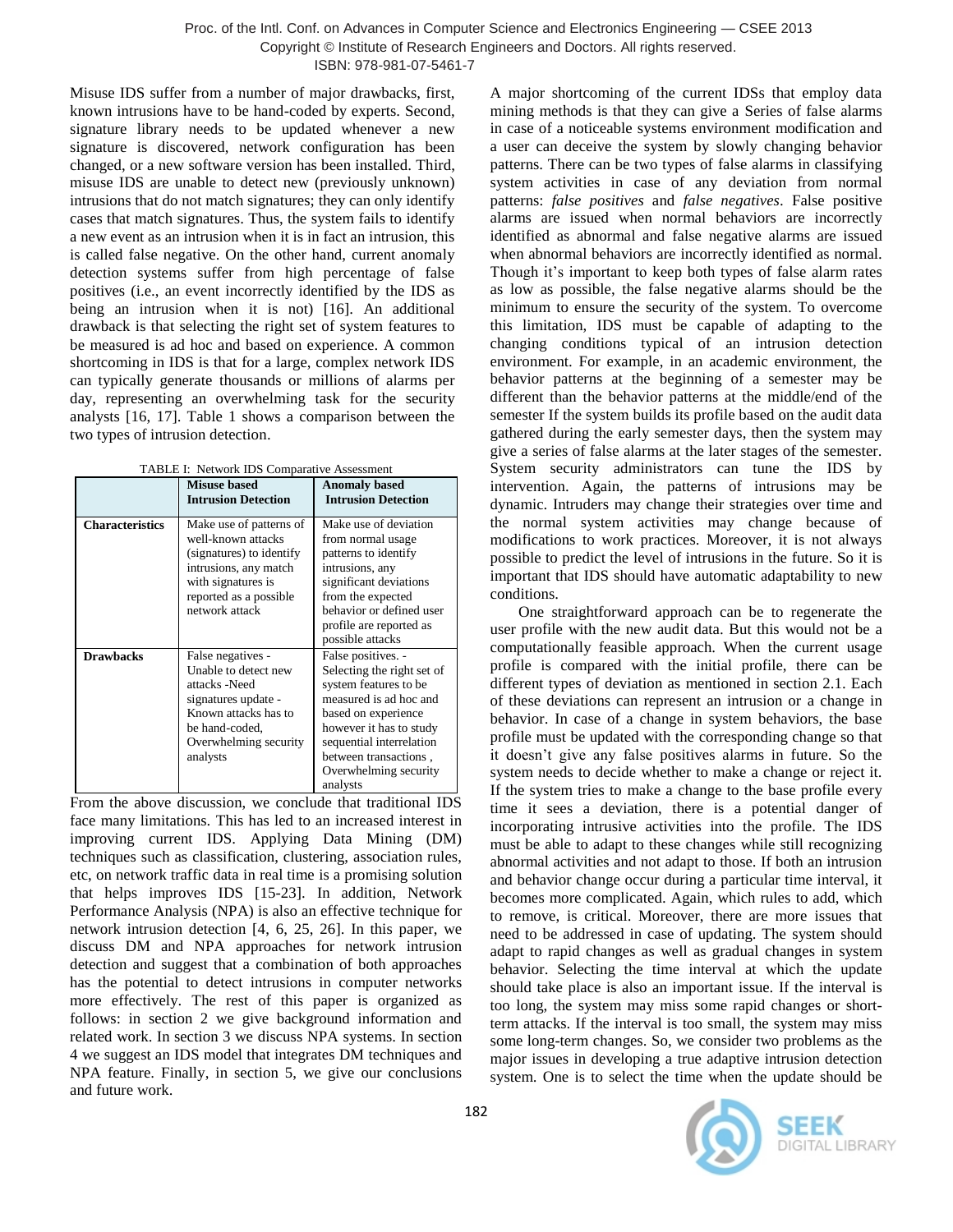made. The other is to select a mechanism to update the profile. To tackle the first issue, we can trace the similarity pattern found by comparing each day's activities with the base profile. If the similarity goes down the threshold line and experiences a sharp shift, we would consider that as an abnormal behavior. If the similarity goes down the threshold line, but does not experience a sharp shift, rather experiences a slow downwards trend, we would consider that as a It is not computationally feasible to archive audit data for a long time. So we may employ a sliding window Technique to update the base profile. We can assume that system activities before a certain period of time are too old to characterize the current behavior, i.e., the audit records before that period are unlikely to contribute towards the rules that represent system activities. We can define a sliding window  $[t_1, t_2, \ldots, t_n]$  of *n* days. We would maintain both the large item sets and the negative border. As time goes on, a large item set may start losing its support and an item set in the negative border may start gaining support. We would discard some large item sets in the process and include some new item sets. The update technique would reject transactions outside the sliding window as they are assumed to be old and outdated. We can use different techniques to update the profile rule set [34].

### II. **RELATED WORK**

Intrusion detection is the process of monitoring and analyzing the data and events occurring in a computer and/or network system in order to detect attacks, vulnerabilities and other security problems [16]. IDS can be classified according to data sources into: host-based detection and network-based detection. In host-based detection, data files and OS processes of the host are directly monitored to determine exactly which host resources are the targets of a particular attack. In contrast, network-based detection systems monitor network traffic data using a set of sensors attached to the network to capture any malicious activities. Networks security problems can vary widely and can affect different security requirements including authentication, integrity, authorization, and availability. Intruders can cause different types of attacks such as Denial of Services (DoS), scan, compromises, and worms and viruses [17, 18]. In this paper, we emphasize on network-based intrusion detection which is discussed in the next sub-section. The important hypothesis in intrusion detection is that user and program activities can be monitored and modeled [16,17]. A set of processes represent the framework of intrusion detection, first, data files or network traffic are monitored and analyzed by the system, next, abnormal activities are detected, finally, the system raises an alarm based on the severity of the attack [16]. Figure 1 below shows a traditional framework for ID. In order for IDS to be successful, a system is needed to satisfy a set of requirements. IDS should be able to detect a wide variety of intrusions including known and unknown attacks. This implies that the system needs to adapt to new attacks and malicious behaviors. IDS are also required to detect intrusions in timely fashion, i.e., the system may need to respond to intrusions in real-time. This may represent a challenge since analyzing intrusions is a time consuming process that may delay system response. IDS are required to be accurate in a sense that minimizes both false negative and false positive errors. Finally, IDS should present analysis in simple, easy-to understand format in order to help analysts get an insight of intrusion detection results [16].



Figure 1. Traditional Network IDS Logical Function Layout

# *A. Network-based Intrusion Detection System*

Network-based intrusion detection can be broken down into two categories: packet-based anomaly detection and flowbased anomaly detection. Flow-based anomaly detection tends to rely on existing network elements, such as routers and switches, to make a flow of information available for analysis. On the other hand, packet-based anomaly detection doesn't rely on other network components; it observes network traffic for the detection of anomalies. Flow-based anomaly detection is based on the concept of a network flow and flow records. A flow record is a summarized indicator that a certain network flow took place and that two hosts have communicated with each other previously at some point in time. Typically, the flow record contains both the source and destination IP addresses the source and destination TCP or UDP network ports or ICMP types and codes, the number of packets and number of bytes transmitted in the session, and the timestamps for both the start and end of the network flow. Routers generate these flow records as they observe network traffic. By analyzing flow records and looking for unusual amounts, directions, groupings and characteristics of the network flow, the Network Performance Analysis software can infer the presence of worms or even DoS attacks in a network. The problem is that these flow records only carry a summary of the information presented for analysis. Basically, this information is the metadata about the network traffic. The

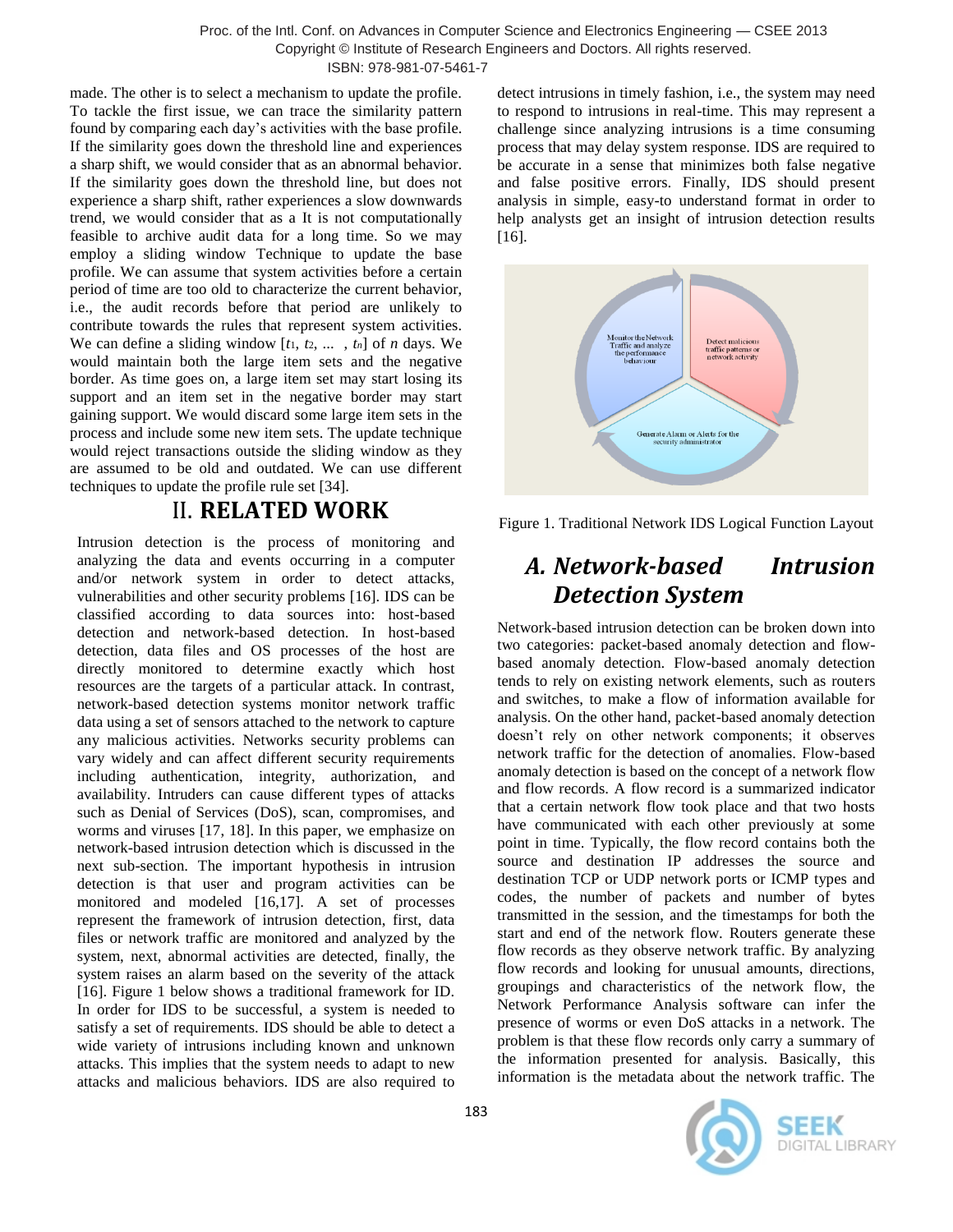ISBN: 978-981-07-5461-7

actual network packets are not accessible for further analysis [9]. Packet-based anomaly detection software, unlike its flow-based counterpart, does not use third party elements to generate the metadata of the network traffic. Instead, the entire packet-based analysis looks at raw packets as they traverse the network links. Observation of the network traffic can be done using either port mirroring or network taps. Port mirroring, known as SPAN (Switched Port Analyzer), is used on a network switch to send a copy of all network packets seen on one switch port to a network monitoring connection on another switch port. Network taps are used to create permanent access ports for passive monitoring. Test Access Port (TAP) can create a monitoring access port between any two network devices, including switches, routers, and firewalls. A good example to compare the two detection methodologies is that of a large-scale SYN flood denial of service attack. Typically a huge amount of connection request packets are generated by a number of compromised zombie machines. The source addresses are randomly generated [4].

A flow-based anomaly detection system only sees that there is a large number of network flows, which are established from many clients to the specific server and port that is under attack. But, no useful information beyond that is forthcoming from a flow-based solution. Therefore, the network operator has the choice to either rate-shape or blocks all traffic to that server, with disastrous impact on even the valid traffic [4]. On the other hand, a packet-based anomaly detection system can extract the signature of the offending packets. Often, large-scale attack tools initialize packet headers with certain, non-random data. For example, the TCP window size or sequence number, which is advertised in a connection request packet, could be fixed. A packet-based anomaly detection system, which has access to the raw packet data, can detect this and provide a signature of the packets that only block the offending traffic, and leaves valid traffic untouched. Since routers and switches tend to send out their network flow after there has been a period of inactivity (on average about 15 seconds), the "earliest a flow-based anomaly detection solution can begin to detect the anomaly is at least 15 seconds after its onset" [4]. After that, the detection algorithms can begin processing, which further adds to the delay in finding an anomaly or not.

In a flow-based anomaly detection system, the routers and switches are the components that produce the flow records. These flow records are the only insight into the current network traffic. The problem with this is that many anomalies and malicious activity could be either designed to affect the routers and switches or take them down as a side effect of the actual cause of the attack. In this case, during the worst possible time, the flow-based system could fail to detect anything in the middle of an attack, since the router has failed. The packet-based anomaly detection system

works in real time since it doesn't depend on any third party components, such as routers or switches. Because of that there is no 15 second time delay before the statistical data on the network traffic is available to the software. As long as traffic is flowing on the network links, it is seen and analyzed. The detection algorithms are continuously at work on this data. Since flow records are generated using flowbased detection, it places a heavy burden on network infrastructure. Many routers' CPUs are heavily loaded when flow record generation occurs, which as a side effect can interfere with the other activities the router is responsible for. Looking at the previous denial of service example, each packet could represent a new flow record. Flow record generation by the routers and switches could act in effect to strengthen the attack, as the more malicious packets get generated, the more the router is loaded in processing the flow record, thus taxing the network with a plethora of flow records. On the other hand, packet-based detection does not cause any additional overhead on the routers, switches or the network since both the processing of the detection and all necessary communication are independent of the attack volume.

Detection accuracy is not as great comparatively with flow-based anomaly detection as it is with packet-based. The reason is that due to the resource intensive flow record generation, an often method of counteraction is flow sampling. Flow sampling is considering every nth packet for the generation of flow records, not every packet. This causes the number of flow records to dramatically decrease as well as decreasing the CPU load and network utilization. The price for this method is the loss of detection accuracy. In most cases, smaller flows will be seen only as one packet even if the flow does contain a packet or not. Large flows on the other hand will be over represented, since they have a higher chance of having at least one of their packets sampled, which could lead to a distorted picture of the actual state of the network. Flow sampling could cause an additional delay in detecting anomalies, as it takes more packets passing through the router to find out if there is an anomaly or not. Packet-based anomaly detection does not have to rely on sampling since it is not as resource intensive as flow-based detection. Thus, the accuracy rate of detection is higher.

# *B. Data Mining Techniques for Network Intrusion Detection*

Many researchers have investigated the deployment of data mining algorithms and techniques for intrusion detection [13, 15-23]. Examples of these techniques include [16-18]:

*Feature selection data analysis:* The main idea in feature

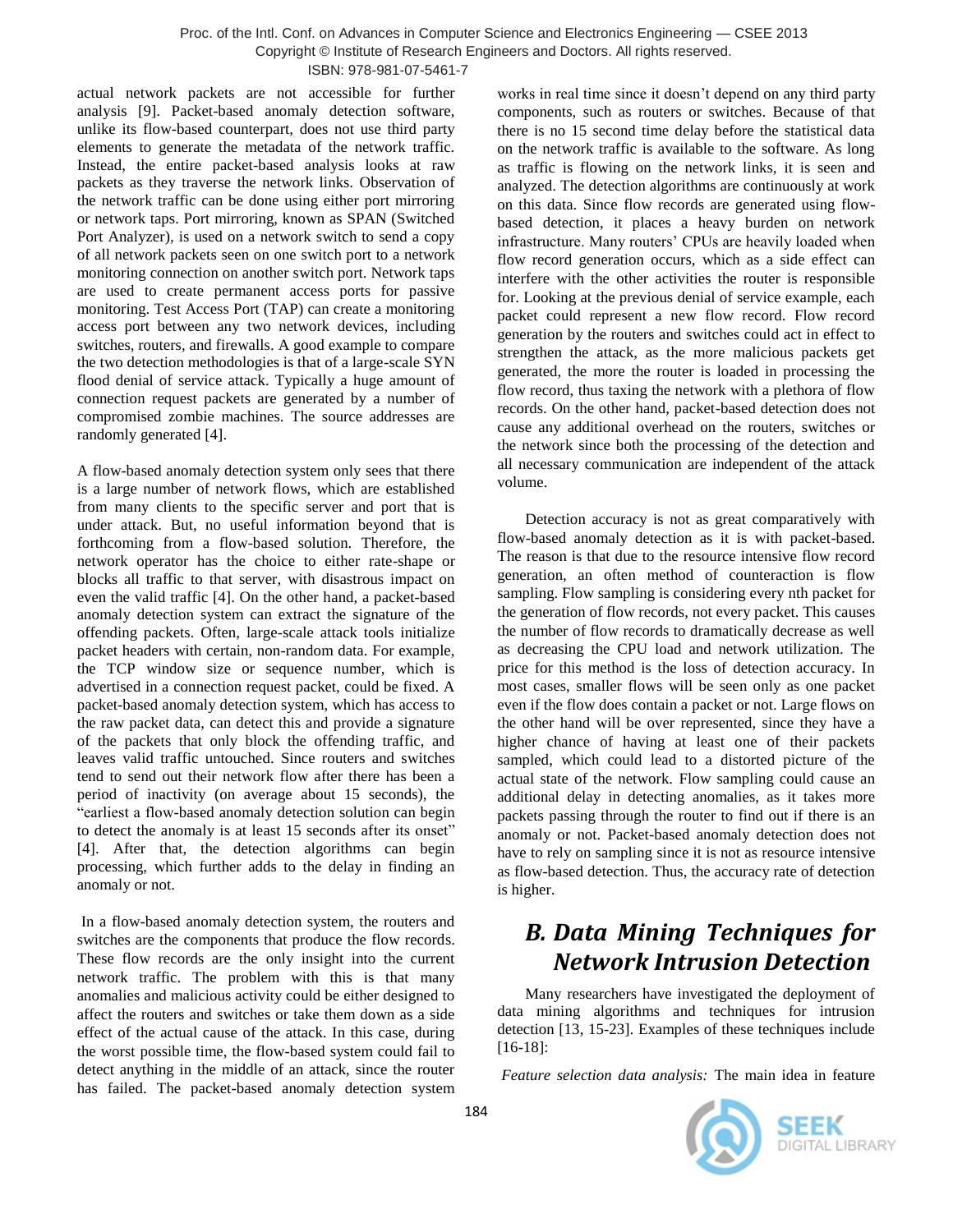selection is to remove features with little or no predictive information from the original set of features of the audit data to form a subset of appropriate features [24]. Feature selection significantly reduces computational complexity resulting from using the full original feature set. Other benefits of feature selection are: improving the prediction of ID models, providing faster and cost-effective ID models and providing better understanding and virtualization of the generated intrusions. Feature selection algorithms are typically classified into two categories: subset selection and feature ranking. Subset selection algorithms use heuristic search such as genetic algorithms, simulated annealing and greedy hill climbing to generate and evaluate a subset of features as a group for suitability. On the other hand, feature ranking uses a metric to rank the features based on their scores on that metric and removes all features that do not achieve an adequate score [34].

*Classification analysis:* The goal of classification is to assign objects (intrusions) to classes based on the values of the object's features. Classification algorithms can be used for both misuse and anomaly detections [16]. In misuse detection, network traffic data are collected and labeled as "normal" or "intrusion". This labeled dataset is used as a training data to learn classifiers of different types (e.g., SVM, NN, NB, or ID3) which can be used to detect known intrusions. In anomaly detection, the normal behaviour model is learned from the training dataset that are known to be "normal" using learning algorithms. Classification can be applied to detect intrusions in data streams; a predefined collection of historical data with their observed nature helps in determining the nature of newly arriving data stream and hence will be useful in classification of the new data stream and detect the intrusion. Data may be non sequential or sequential in nature. Non-sequential data are those data where order of occurrence is not important, while sequential data are those data where the order of occurrence with respect to time is important to consider. Using data mining and specially classification techniques can play a very important role on two dimensions; the similarity measures and the classification schema [28]. Kumar [27] stated that any data, facts, concepts, or instructions, can be represented in a formalized manner suitable for communication, interpretation, or processing by humans or by automated means. Kumar [27] classified sequential data into temporal or non-temporal, where temporal data are those data, which have time stamp attached to it and non-temporal data are those which are ordered with respect to some other dimension other than time such as space. Temporal data can be classified into discrete temporal sequential data such as logs time or continuous temporal sequential data such as observations.

*Clustering analysis:* Clustering assign objects (intrusions) to groups (clusters) on the basis of distance measurements made on the objects. As opposed to classification, clustering is an unsupervised learning process since no information is

available on the labels of the training data. In anomaly detection, clustering and outlier analysis can be used to drive the ID model [16]. Distance or similarity measure plays an important role in grouping observations in homogeneous clusters. It is important to formulate a metric to determine whether an event is deemed normal or anomalous using measures such as Jaccard similarity measure, Cosine similarity measure, Euclidian distance measure and longest common subsequence (LCS) measure. Jaccard similarity coefficient is a statistical measure of similarity between sample sets and can be defined as the degree of commonality between two sets [29]. Cosine similarity is a common vector based similarity measure and mostly used in text databases and it calculates the angle of difference in direction of two vectors, irrespective of their lengths [30]. Euclidean distance is a widely used distance measure for vector spaces, for two vectors X and Y in an ndimensional Euclidean space; Euclidean distance can be defined as the square root of the sum of differences of the corresponding dimensions of the vectors [29]. Mining models for network intrusion detection view data as sequences of TCP/IP packet and K-Nearest neighborhood algorithms is commonly used in all techniques with different similarity measures. Finally, clustering and classification algorithms must be efficient scalable, and can handle network data of high volume, dimensionality, and heterogeneity [16]. Han and Kamber [16] mentioned some other DM approaches that can be used for ID and we summarize them below:

*Association and correlation analysis:* The main objective of association rule analysis is to discover association relationships between specific values of features in large datasets. This helps discover hidden patterns and has a wide variety of applications in business and research. Association rules can help select discriminating attributes that are useful for intrusion detection. It can be applied to find relationships between system attributes describing network data. New attributes derived from aggregated data may also be helpful, such as summary counts of traffic matching a particular pattern.

*Stream data analysis:* Intrusions and malicious attacks are of dynamic nature. Moreover, data streams may help detect intrusions in the sense that an event may be normal on its own, but considered malicious if viewed as part of a sequence of events [16]. Thus, it is necessary to perform intrusion detection in data stream, real-time environment. This helps identify sequences of events that are frequently encountered together, find sequential patterns, and identify outliers. Other data mining methods for finding evolving clusters and building dynamic classification models in data streams can be applied for these purposes.

*Distributed data mining:* Intruders can work from several different locations and attack many different destinations. Distributed data mining methods may be utilized to analyze network data from several network locations, this helps

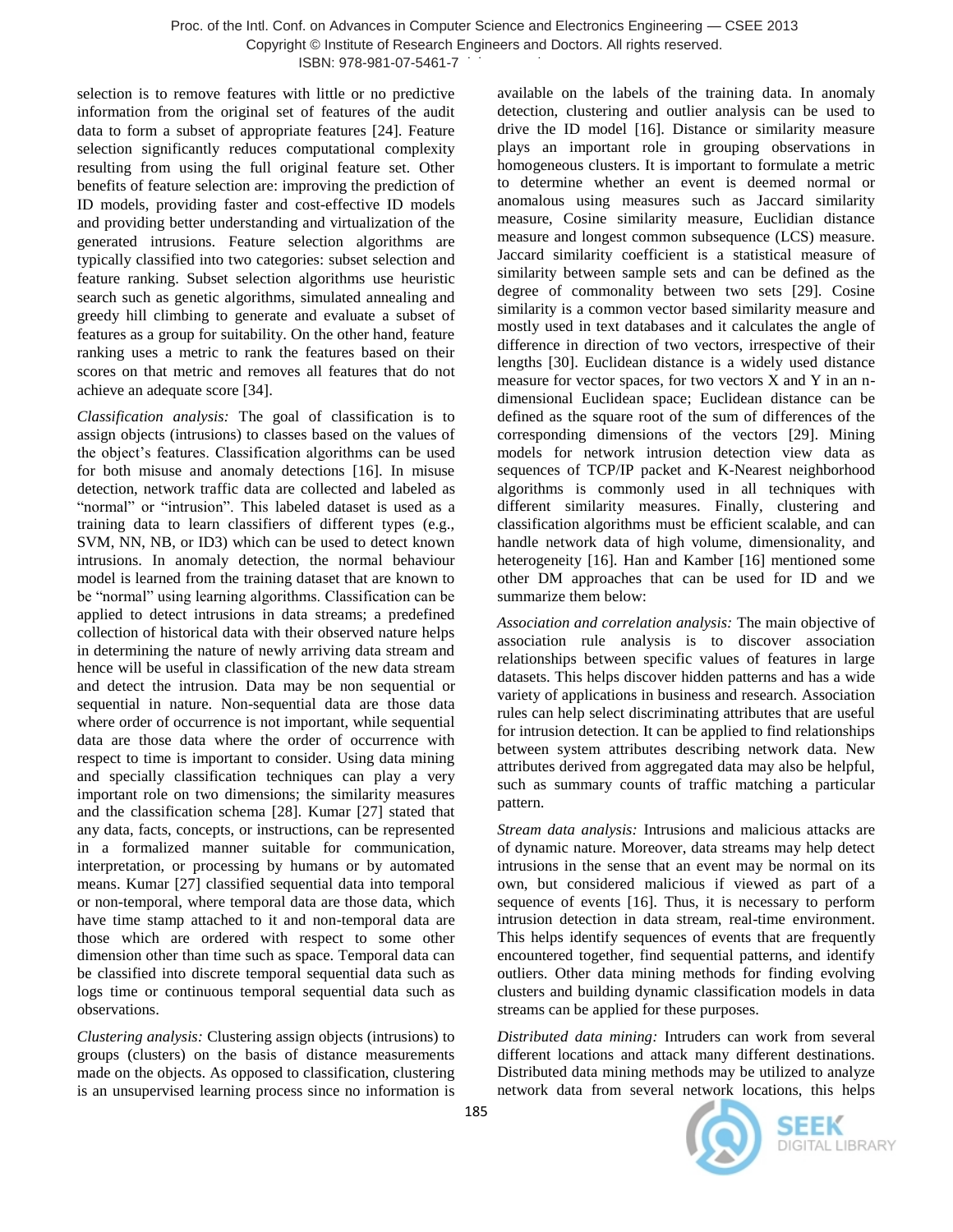detect distributed attacks and prevent attackers in different places from harming our data and resources.

*Visualization and querying tools:* Visualization data mining tools that include features to view classes, associations, clusters, and outliers can be used for viewing any anomalous patterns detected. Graphical user interface associated with these tools allows security analysts to understand intrusion detection results, evaluate IDS performance and decide on future enhancements for the system.

## *C. Network Analysis and Performance Assessment*

Within the last few years, Network Performance Analysis (NPA) has been one of these emerging technologies that have been sold as a security management tool to improve the current network security status. The main focus of NPA is to monitor inbound and outbound traffic associated with the network to ensure that nothing is getting into the servers, software, and application systems which helps enhance the overall security of the network at all levels. The author in [1] stated that approximately 25% of large enterprises systems will be using NPA by 2011. The traditional security model of network as shown in figure 2 is not clear and has too many concerns. First of all, the model have little proactive capability attitude toward preventing any security incidents because the architecture is built with technologies that discover most security events in progress while it misses opportunities to detect and resolve other small threats before it become major problems for the network. Firewalls and intrusion detection systems are typically stationed at a network gateway, which doesn't stop laptops infected with malware or subversive employees from accessing the network. A typical security tactic to overcoming this problem is to deploy firewalls and intrusion detection devices throughout the internal network [4]. This can get extremely expensive and can increase network maintenance and complexity even without addressing many of the security threats.



Figure 2: Traditional Network Defense Strategy Model (SANSI

2009), Source Enterprise Strategy Group

Without NPA systems added to the security model, the architecture could require three to four times more intrusion prevention system devices that if it had it. Though intrusion detection and intrusion prevention systems can spot common and signature based attacks such as port scans, denial of services, and certain viruses, but they cannot trap the security attacks that fast spreading such as zero-day worms. Other potential attacks such as reverse tunneling and island hopping look like normal traffic so there is no signature to detect the breach [4]. Since this traditional security model is event-based, log files become irrelevant as they do not provide a true picture of the internal control metrics for security administrators and auditors. This limitation forces companies into expensive manual process and lengthy audit cycles. Once these security events penetrate the internal network, the traditional model can provide little help. The security devices tend to reside at either the perimeter or at gateways of the network, so there is a possibility that they might miss internal attacks in other network segments.

The addition of a Network Performance Analysis system to anchor the traditional security architecture as in figure 3 can have several benefits. First benefit, NPA systems provide visibility into how both applications and services are being used within the network [5]. This allows for the identification of risky activities, creation of more secure network segments, fine tuning of corporate access policies, and the ability to deploy security appliances more effectively. The NPA system's network monitoring capabilities allows for monitoring historical trends to help improve security over time. For example, a security administrator may see a security attack in the sales department of a company where managers travel with their laptops and have to access unsecured networks [6].

Using this information from the historical trends, the network security team can deploy security countermeasures such as an intrusion prevention device within that network segment. NPA systems can also help detect attacks such as zero-day worms and suspicious insider activities across the network. In this respect, NPA can adapt the use of an intrusion detection system that tracks signature based security attacks faster. Finally, NPA systems can view the network in terms of the applications and users consuming services from specific servers. This helps organizations setup proper internal controls and enforces a network usage policy. This can prevent users from setting up their own servers or using inappropriate services. It also ensures that developers and development servers do not mingle with production systems [7].

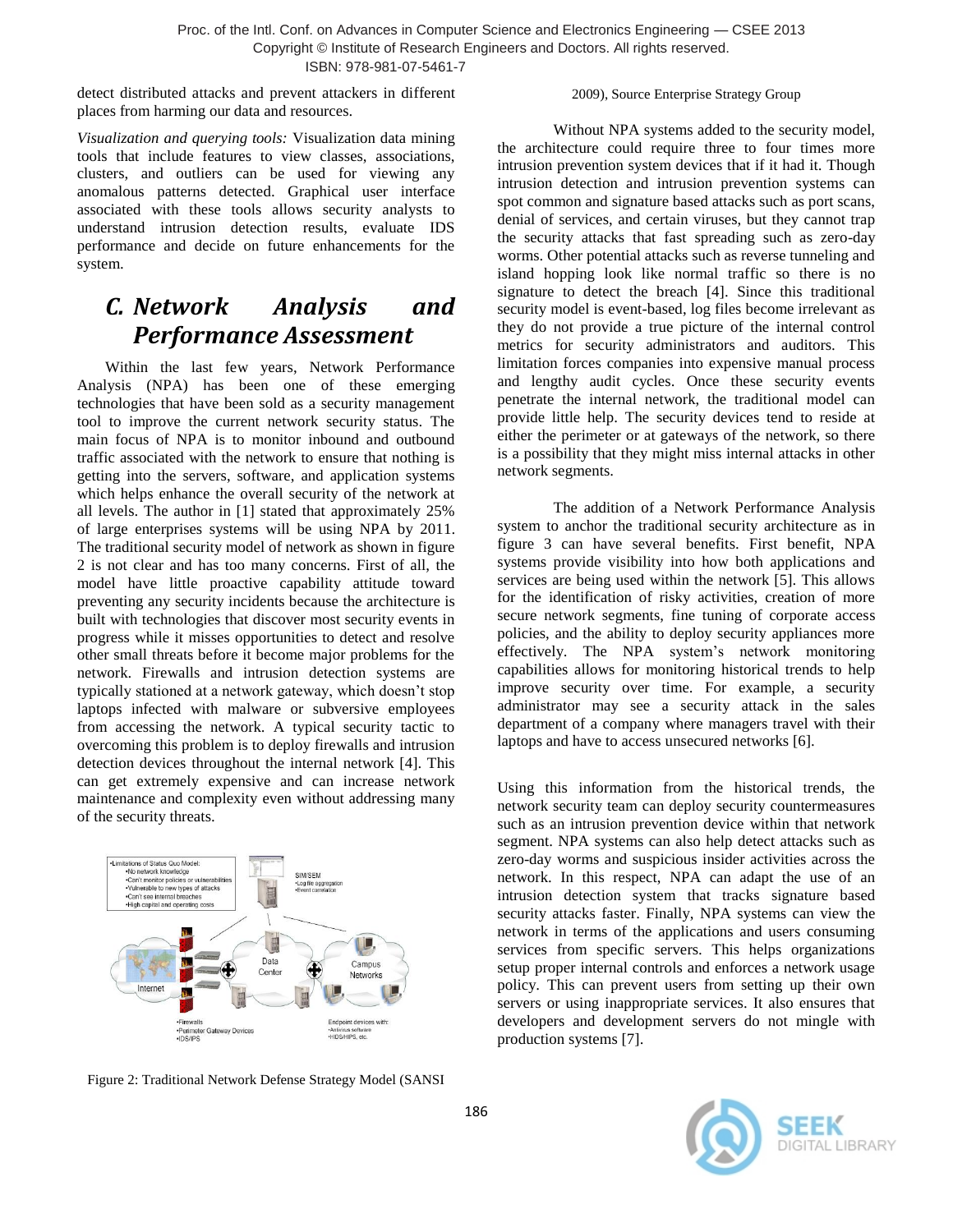F



igure 3: Network Defense Strategy Model Anchored by Network Performance Analysis (SANSI 2010) Source Enterprise Strategy Group.NPA software examines network traffic or statistics on network traffic to identify unusual traffic flows through network monitoring activity. NPA systems can monitor the network and flag policy violations and see unwanted services, detect backdoors on host servers, and report unusual activity that may or may not be security related. Most of the mentioned services depend on the baseline profile of the network traffic that is created or modified when the NPA system is configured. Unlike traditional IDS, these sensors aren't deployed inline so they don't add latency to the network [2]. There are four major players in NPA market today. All of these vendors have marketed the tool as a network security solution. Lancope is the provider of StealthWatch [11], the most widely used NPA and response solution that claims to streamline network operations and security into one process. StealthWatch protects over 200 enterprise customers, more than all direct competitors combined [10]. Arbor Networks delivers the NPA solution Arbor Peakflow, which claims to provide real-time views of network activity enabling organizations to instantly protect against worms, DoS attacks, insider misuse, and traffic and routing instability as well as segment and harden networks from future threats. Q1 Labs' QRadar claims to be a cross between a Security Event Management (SEM) tool and a NPA system. The last major player is Mazu Networks, the leading provider of NPA systems to large enterprises, offers two applications, the Mazu Profiler, which is an internal security, application visibility and compliance solution, and the Mazu Enforcer, which allows

2005 and has grown its customer base to more than 100 enterprises. In conclusion, there are an underlying agenda to the majority of the sources that discussed NPA systems. Most of the sources, which had a positive analysis on NPA systems, tended to be white papers from vendors, such as Lancope, Mazu, Q1 Labs, or Arbor. Companies do seem to have benefited from using NPA systems as a security tool, rather than just a network management tool and they used flow-based anomaly detection as the major security tool.

# **III. PROPOSED IDS MODEL BASED ON DM AND NPA**

Due to the many advantages of DM and NPA approaches in network intrusion detection, we suggest that a combination of both approaches can help develop a new generation of high performance IDS. In comparison to traditional IDS (Fig.1), IDS based on DM and NPA are generally more precise and require far less manual processing and input from human experts.



for perin Proc. of the Intl. Conf. on Advances in Computer Science and Electronics Engineering — CSEE 2013 protectior **Example 2** Copyright © Institute of Research Engineers and Doctors. All rights reserved.

As depicted in the given figure 4, the proposed Network sySystem is composed of the following essential key ISBN: 978-981-07-2950-9 doi:10.3850/ 978-981-07-2950-9 123

IDS Design Architecture based on DM and NPA. The components given in below TABLE II: TABLE II. Proposed NIDS Design Component and its functional Description

| <b>Proposed NIDS Design Component Name</b> | <b>Functional Description</b>                                                                                                             |
|--------------------------------------------|-------------------------------------------------------------------------------------------------------------------------------------------|
| <b>Computer Network Sensors</b>            | Network Sensors collect the network audit data and network traffic events and send out these data to<br>Intrusion Detection Blocks (IDB). |

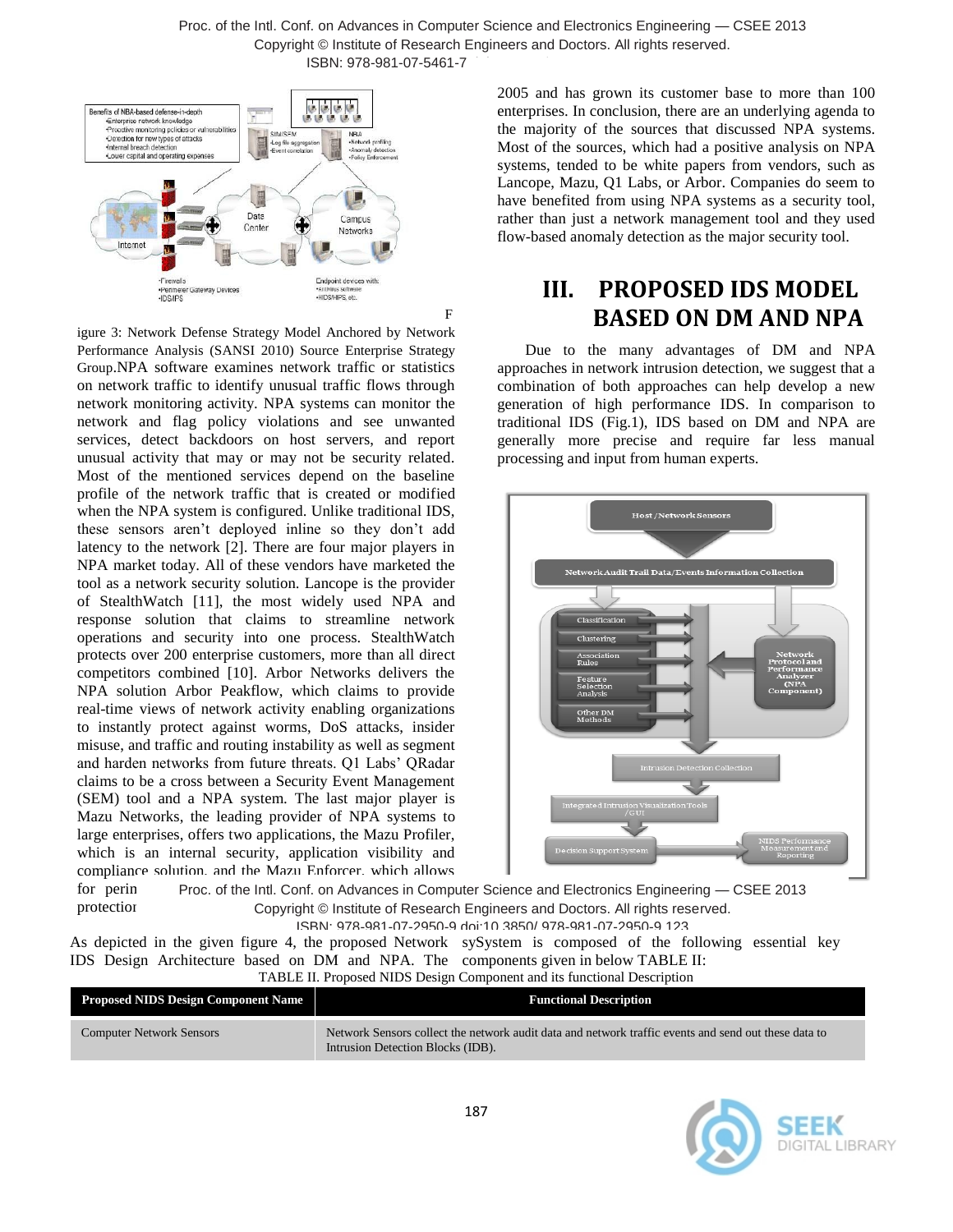| $DM$ - $IDB$                                                 | This component encompasses different modules that employ various DM Algorithms and Techniques<br>(e.g., Classification, Clustering, etc.). Each module works independently to detect intrusions in the<br>network traffic data in real-time.                                                                            |
|--------------------------------------------------------------|-------------------------------------------------------------------------------------------------------------------------------------------------------------------------------------------------------------------------------------------------------------------------------------------------------------------------|
| <b>NPA-IDB</b>                                               | This component deploys NPA to detect intrusions or anomalous traffic in the network audit data.                                                                                                                                                                                                                         |
| Intrusion Data Collection Block                              | This block is responsible for collection of detected intrusions from DM-IDB and NPA-IDB.                                                                                                                                                                                                                                |
| Integrated Intrusion Detection Visualization<br><b>Block</b> | This module helps in monitoring and visualizing the intrusion results and / trends of both ID Blocks.                                                                                                                                                                                                                   |
| <b>Decision Making Support System</b>                        | It analyzes intrusion results, evaluates system performance, takes decisions based on the detected<br>intrusions, also checks for false positives and false negatives, controls system operation, generates a<br>performance report periodically as well as need basis and decides if any configuration changes/updates |

# **IV. CONCLUSIONS AND FUTURE WORK**

are needed.

Traditional Network IDS suffer from different problems that limit their detection effectiveness and efficiency. In contrast DM and NPA are promising approaches for network level intrusion detection in the complex enterprise environment. In this paper, we have been discussed DM and NPA approaches for network intrusion detection. We suggested that a combination of both approaches may overcome the limitations in current Network IDS and leads to high performance including the intrusion detection accuracy by reducing the false positives. NPA can help to cover the gap in traditional network systems, which considers a good move for most of industries to integrate NPA with advanced DM to achieve a better performance. NPA can significantly enhance the value of the data generated from IDS that use DM as intrusion detection technique by analyzing and correlating large amount of sequence data. We plan to put the suggested fusion system model in practice and apply it on real world intrusion detection problems.

#### *References*

[1] Schwartz, Matthew, "Beyond Firewalls and IPS: Monitoring Network Behavior." February 2006, available on [http://esj.com/articles/2006/02/07/beyond-firewalls-and-ips-monitoring](http://esj.com/articles/2006/02/07/beyond-firewalls-and-ips-monitoring-networkbehavior.aspx)[networkbehavior.aspx](http://esj.com/articles/2006/02/07/beyond-firewalls-and-ips-monitoring-networkbehavior.aspx)

[2] K. Scarfone and P. Mell, "Guide to Intrusion Detection and Prevention Systems (IDPS)", NIST Special Publication 800-94, 2007, Available online: http://csrc.nist.gov/publications/nistpubs/80094/SP800-94.pdf

[3] Conry-Murray, "Anomaly Detection On the Rise", June 2005, available on http://business.highbeam.com/787/article-1G1- 132920452/anomaly-detection-rise-network-behavioranomaly-detection

[4] Enterprise Strategy Group, "Network Performance Analysis Systems: The New Foundation of Defense-in-Depth", Technical White Paper, November 2005. http://www.enterprisestrategygroup.com/

[5] Mazu Networks, "What You Can't See Can Hurt You: Ensuring Application Availability through Enterprise-Wide Visibility", November 2006 , http://www.developertutorials.com/whitepapers/network-communications/ [6] Liebert, Chris, "Internal Threat Protection with Net-Based Detection, Prevention and Behavioral Systems", October 2006, http://www.mazunetworks.com/resources/analystreports/Internal\_Threat\_Prote

ction\_January\_06.pdf.

[7] Enterprise Management Associates: Behavioral Analysis Enables a New Level of Network Security Awareness, technical White Paper, June 2004. http://security.ittoolbox.com/research/behavioralanalysis-enables-a-new-levelof-network-security-awareness-3755

[8] Tanase, Matthew, " One of These Things is not Like the Others: The State of Anomaly Detection", 2010, http://www.symantec.com/connect/articles/one-these-things-not-othersstate-anomalydetection

[9] Esphion: Packet vs. flow-based anomaly detection. Technical White Paper, July 2005.

http://trendmap.net/support/wp/ESP\_WP\_4\_PACKET\_V\_FLOWS.pdf

[10] Network Intelligence, "Network Intelligence Integrates Network Performance Analysis Solutions to Enable Broad Internal Threat Detection", June 2006, http://www.rsa.com/press\_release.aspx?id=7564.

[11] Detroit Tigers Select Lancope's StealthWatch to Protect Comerica Park Network, October 2006. http://www.lancope.com/news-events/pressreleases/detroit-tigers-select-lancopes-stealthwatch-toprotect-comerica-parknetwor/

[12] C. Kruegel and G. Vigna. "Anomaly detection of web-based attacks", in ACM CCS'03

[13] S. Mukkamala et al. " Intrusion detection using neural networks and support vector machines", in IEEE IJCNN May 2002.

[14] S. Axelsson, "Intrusion Detection Systems: A Survey and Taxonomy". Technical Report 99-15, Chalmers Univ., March 2000. http://citeseer.ist.psu.edu/viewdoc/summary?doi=10.1.1.1.6603

[15] Susan M. Bridges , Rayford B. Vaughn, "Data mining and genetic algorithms applied to intrusion detection", In Proceedings of the National Information Systems Security Conference, 2000.

[16] Jiawei Han and. Micheline Kamber, Data Mining: Concepts and Techniques, Morgan Kufmann, 2nd edition 2006, 3rd edition 2011.

[17] S.J. Stolfo, W. Lee. P. Chan, W. Fan and E. Eskin, "Data Mining – based Intrusion Detector: An overview of the Columbia IDS Project" ACM SIGMOD Records vol. 30, Issue 4, 2001. th

[18] W. Lee and S.J. Stolfo, "Data Mining Approaches for Intrusion Detection" 7USENIX Security Symposium, Texas, 1998.

[19] S. Terry Brugger, "Data Mining Methods for Network Intrusion detection", University of California, Davis, 2004. http://www.mendeley.com/research/data-mining-methods-for-networkintrusion-detection/

[20] T. Lappas and K. Pelechrinis, "Data Mining Techniques for (Network) Intrusion Detection Systems" http://atlsvn.assembla.com/svn/odinIDS/Egio/artigos/datamining/dataIDS.pdf

[21] P. Dokas, L. Ertoz, V. Kumar, A. Lazaevic. J. Srivastava, and P. Tan,